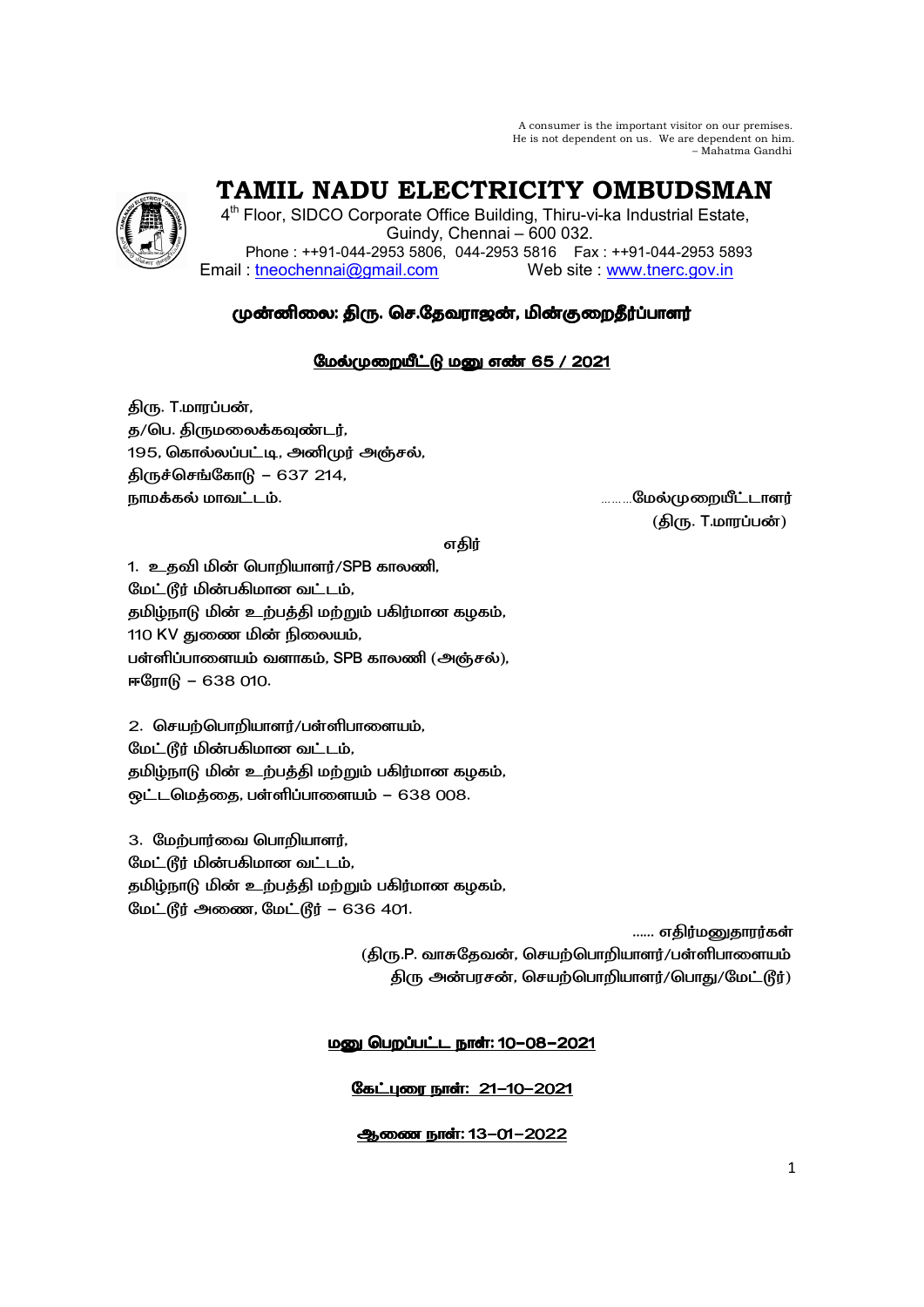10.08.2021 அன்று பெறப்பட்ட திரு. T.மாரப்பன், த/பெ. திருமலைக்கவுண்டர், 195, கொல்லப்பட்டி, அனிமுர் அஞ்சல், திருச்செங்கோடு – 637 214, நாமக்கல் மாவட்டம் அவர்களின் மனு மேல்முறையீட்டு மனு எண் 65/2021 ஆக பதிவு செய்யப்பட்டுள்ளது. மேற்கண்ட மனுவின் மீது மின்குறைதீப்பாளரின் கேட்புரை 21.10.2021 அன்று நடைபெற்றது. மேல்முறையீட்டாளரின் மனுவிலுள்ள வாதங்கள், எதிர்மனுதாரரின் பதிலுரையிலுள்ள வாதங்கள் மற்றும் இருதரப்பினராலும் கேட்புரை நாளில் எடுத்துரைக்கப்பட்ட வாதங்கள் ஆகிய அனைத்தையும் ஆராய்ந்து மின்குறைதீர்ப்பாளரால் கீழ்க்கண்ட ஆணை வழங்கப்படுகிறது.

### <u>ஆணை</u>

### 1. <u>மேல்முறையீட்டாளரின் கோரிக்கை:</u>

தனக்கு சொந்தமான நிலத்தில் நடப்பட்டுள்ள மின்மாற்றியை அப்புறப்படுத்தி தருமாறும் தனக்கு ஏற்பட்ட மனஉளைச்சலுக்கும் தனது நிலத்தில் மரங்களை வெட்டி விற்றதற்கும் நஷ்ட ஈடாக ரூ.2,50,000/— வழங்குமாறு மேல்முறையீட்டாளர் விண்ணப்பித்துள்ளார்.

### <u>2.0 வழக்கின் சுருக்கம்:</u>

2.1 மேல்முறையீட்டாளர் தனக்கு சொந்தமான விவசாய நிலத்தில் நடப்பட்டுள்ள மின் கம்பங்கள் மற்றும் மின்மாற்றியை அப்புறப்படுத்தி தருமாறு உதவி பொறியாளர்/SPB காலணி அவர்களிடம் விண்ணப்பித்துள்ளார்.

2.2 மேற்கண்ட விண்ணப்பக்கை ஆய்வு செய்து நிலஉரிமை சான்று சமர்ப்பிக்குமாறு உதவி பொறியாளர்/SPB காலணி அவர்கள் கேட்டுகொண்டதன் பேரில் மேல்முறையீட்டாளர் நில உரிமை சான்றை சமர்ப்பித்துள்ளதாக தெரிவித்துள்ளார். ஆயினும் மின் கம்பங்கள் அகற்றப்படாமல் மின்மாற்றியை அமைத்துள்ளதாக மேல்முறையீட்டாளர் தெரிவித்துள்ளார்.

2.3 தனது நிலத்தில் அமைத்துள்ள மின்மாற்றியை அப்புறப்படுத்துமாறு மேல்முறையீட்டாளர் மின் நுகர்வோர் குறைதீர்க்கும் மன்றம், மேட்டூர் மின் பகிர்மான வட்டத்தை அணுகியுள்ளார்.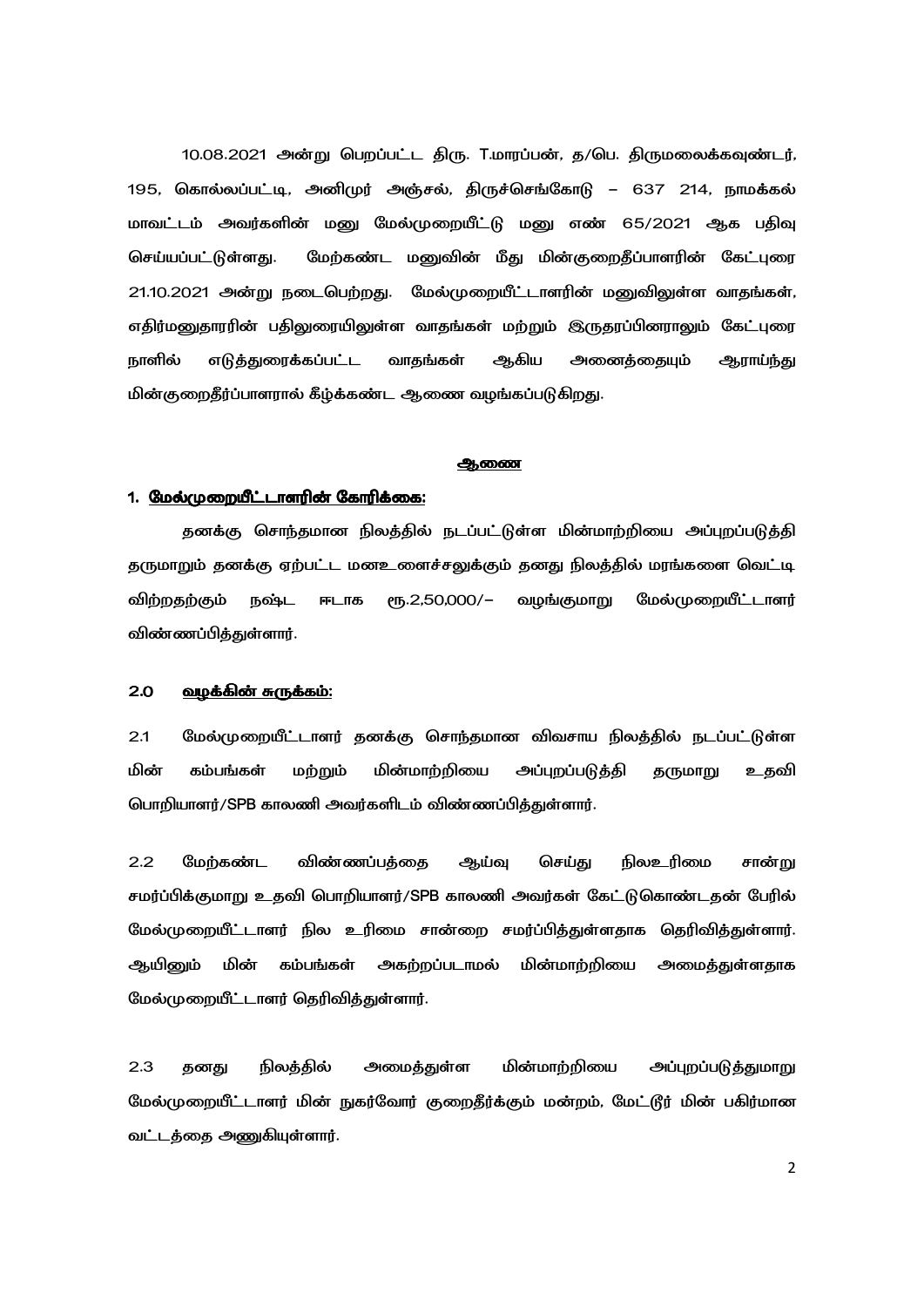மின் நுகர்வோர் குறைதீர்க்கும் மன்றம், மேட்டூர் மின் பகிர்மான வட்டம் தனது  $2.4$ மீது விசாரணை விண்ணப்பக்கின் மேற்கொண்டும் ஆணை பிறப்பிக்காததால் மேல்முறையீட்டாளர் மின்குறைதீர்ப்பாளரிடத்தில் மேல்முறையீடு செய்துள்ளார்.

### $3.0$ <u>மின்குறைதீர்ப்பாளரின் கேட்புரை:</u>

 $3.1$ மேல்முறையீட்டாளரும் எதிர்மனுதாரரும் தங்களது தரப்பு வாதங்களை எடுத்துரைப்பதற்கு வசதியாக 21.10.2021 அன்று காணொளி மூலம் கேட்புரை நடத்தப்பட்டது.

மேல்முறையீட்டாளர் திரு. T.மாரப்பன் அவர்கள் கேட்புரை நாளில் கலந்து  $3.2$ கொண்டு தன்னுடைய வாதத்தை எடுத்துரைத்தார்.

 $3.3$ எதிர்மனுதாரர்கள் திரு.P. வாசுதேவன், செயற்பொறியாளர்/பள்ளிபாளையம் மற்றும் திரு அன்பரசன், செயற்பொறியாளர்/பொது/மேட்டூர், மேட்டூர் மின் பகிர்மான வட்டம் ஆகியோர் கேட்புரை நாளில் கலந்து கொண்டு தங்களடைய வாதங்களை எடுத்துரைத்தனர்.

 $3.4$ மின்குறைதீர்ப்பாளரின் முன்பு சமர்ப்பிக்கப்படும் மனு மேல்முறையீட்டு மனு என்பகால் மின்குறைதீர்மன்றத்தில் மனுதாரரால் வைக்கப்பட்ட கோரிக்கைகள் சம்மந்தப்பட்ட வாதங்கள் மட்டுமே தீர்விற்கு எடுத்துக் கொள்ளப்படுகிறது. குறைதீர் புதிய குறைதீர் மன்றத்தில் சமர்ப்பிக்கப்படாக மன்றக்கின் நடவடிக்கைகள், நிவாரணங்கள் அல்லது பணியாளர் ஒழுங்கு நடவடிக்கை சம்மந்தப்பட்ட கோரிக்கைகள் முதலியன மின்நுகர்வோர் குறைதீர்க்கும் மன்றம் மற்றும் மின்குறைதீர்ப்பாளருக்கான விகிகளின்படி மின்குறைதீர்ப்பாளரின் தீர்விற்கு ஒழுங்குமுறை எடுத்துக் கொள்ளப்படவில்லை.

#### 4.0 <u>மேல்முறையீட்டாளரின் வாதங்கள்:</u>

மேல்முறையீட்டாளர் நாமக்கல் மாவட்டம், திருச்செங்கோடு வட்டம், தோக்கவாடி  $4.1$ கிராமம், சர்வே எண்.45/1 இல் 4.07 ஏக்கர் தனக்கு சொந்தமான விவசாய நிலத்தில் தனது அனுமதி இல்லாமல் 20 க்கும் மேற்பட்ட மரங்களை வெட்டியும் வேருடன் பிடுங்கியும் மின் கம்பங்கள் நடப்பட்டுள்ளதாகவும், இந்த கம்பங்களை அகற்றும்படி

 $\overline{3}$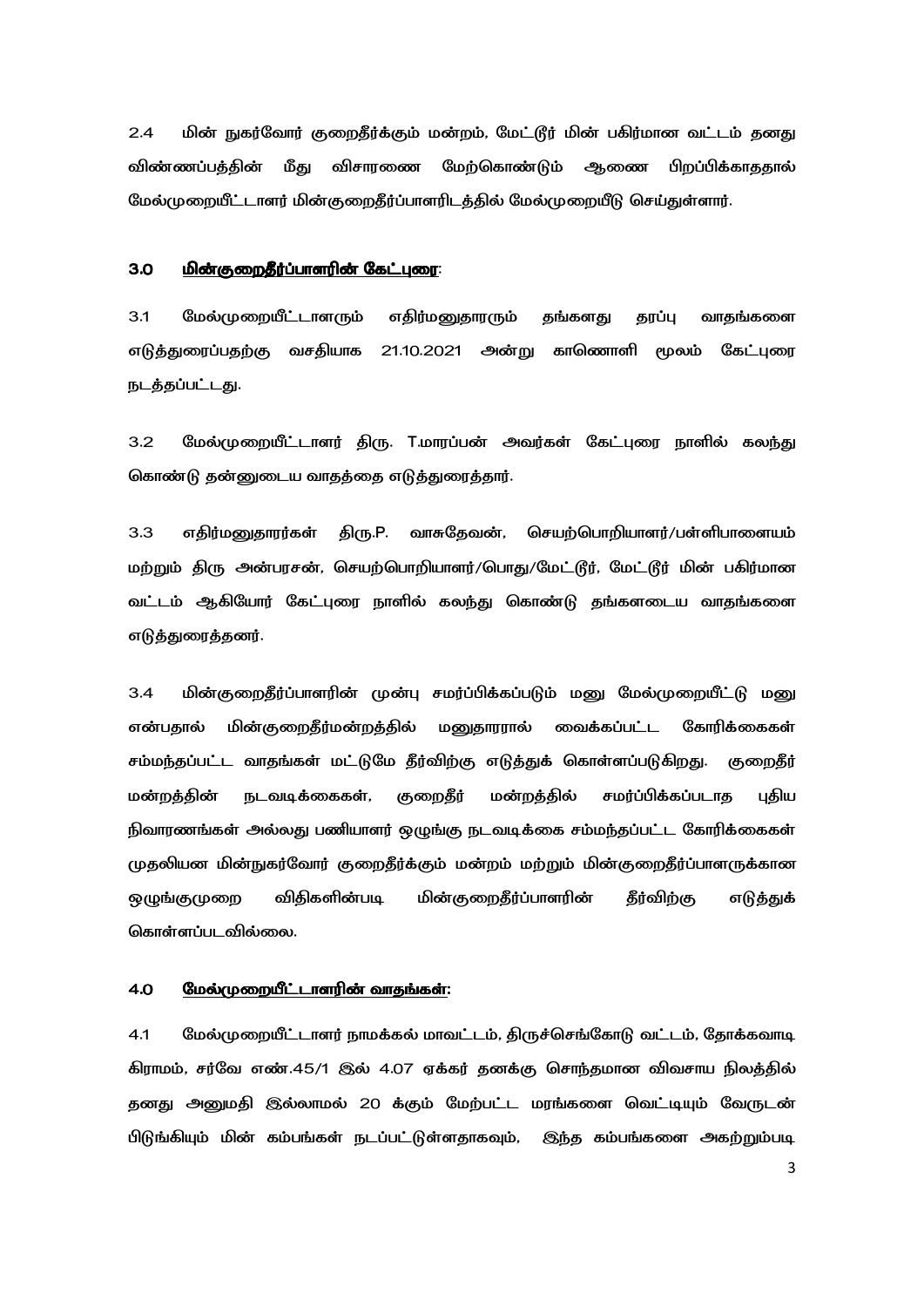24.02.2020 ஆம் தேதி உதவிபொறியாளர்/எஸ்.பி.பி காலனி, அவர்களிடம் புகார் விண்ணப்பம் அளித்ததாக தெரிவித்துள்ளார்.

4.2 மேற்படி விண்ணப்பத்தின் மீது கடந்த 02.03.2020 ஆம் தேதி நிலஉரிமை சான்றினை கொடுக்கும்படி கடிதம் மூலம் கேட்டதாகவும், தனது நிலஉரிமை பத்திரம், பட்டா, எப்.எம்.பி இவை அனைத்தும் தபால் மூலம் மேல்முறையீட்டாளர் அனுப்பிவைத்ததாகவும், மேலும் இது சம்பந்தமாக 26.02.2020 ஆம் தேதி உதவி பொறியாளர், உதவி செயற்பொறியாளர், செயற்பொறியாளர், மேற்பார்வை பொறியாளர், முகன்மை பொறியாளர் ஆகியோர்களுக்கு தனது பட்டா நிலத்தில் நடப்பட்ட கம்பங்களை அகற்றும்படி புகார் விண்ணப்பம் அளிக்கதாகவும், மேலும் செயற்பொறியாளர்/சங்ககிரி அவர்களை நேரில் சந்தித்து புகார் விண்ணப்பம் அளித்ததாகவும் மேல்முறையீட்டாளர் விண்ணப்பித்துள்ளார்.

4.3 மேற்கூறிய விண்ணப்பத்திற்கு கம்பம் மட்டும் தான் நடப்பட்டுள்ளதாகவும், கம்பிகள் எதுவும் இழுக்கவில்லை எனவும், கம்பத்தையும், டிரான்ஸ்பாரத்திற்கு நட்ட கம்பத்தையும் மாற்றி வேறு இடத்தில் போட்டுவிடுவதாக செயற்பொறியாளர் கூறியதாக மேல்முறையீட்டாளர் தெரிவித்துள்ளார்.

4.4 ஆனால் அவர்கள் எதிர்பார்த்த பணம் கொடுக்காத காரணத்தினால் 13.03.2020 ஆம் தேதி கம்பங்களில் கம்பி இழுத்து டிரான்ஸ்பார்ம் வைக்கு சார்ஜ் செய்துவிட்டதாகவும், இதுபற்றி 14.03.2020 ஆம் தேதி தான் தனக்கு தெரியவந்ததாகவும், தான் 30 கிலோமீட்டர் தொலைவில் உள்ளதால் தனக்குத் தெரியவில்லை எனவும், இதுபற்றி போன்மூலம் உதவி பொறியாளரை கேட்டதற்கு நீங்கள் வந்து என்னை பார்க்கவில்லை அதனால் டிரான்ஸ்பாரத்தை போட்டுவிட்டதாக உதவி பொறியாளர் கூறியதாகவும், இவர்களுக்கு பணத்தை கொடுத்திருந்தால் கம்பத்தையும், டிரான்ஸ்பாரத்தையும் மாற்றி வேறு இடத்தில் போட்டிருப்பார்கள் என்று மேல்முறையீட்டாளர் தெரிவித்துள்ளார்.

4.5 தனது நிலத்தில் தனது அனுமதியில்லாமலும், தான் ஆட்சேபனை தெரிவித்தும் கம்பத்தை நட்டும், 20 மரங்களுக்கு மேல் வெட்டியும், மரத்தை விற்றும் உதவி பொறியாளரும் செயற்பொறியாளரும் செய்த செயல்களை மின்நுகர்வோர் குறை தீர்க்கும் மன்றம் மேட்டூர்க்கு 16.03.2020 ஆம் தேதி புகார் விண்ணப்பம் அளித்ததின்

4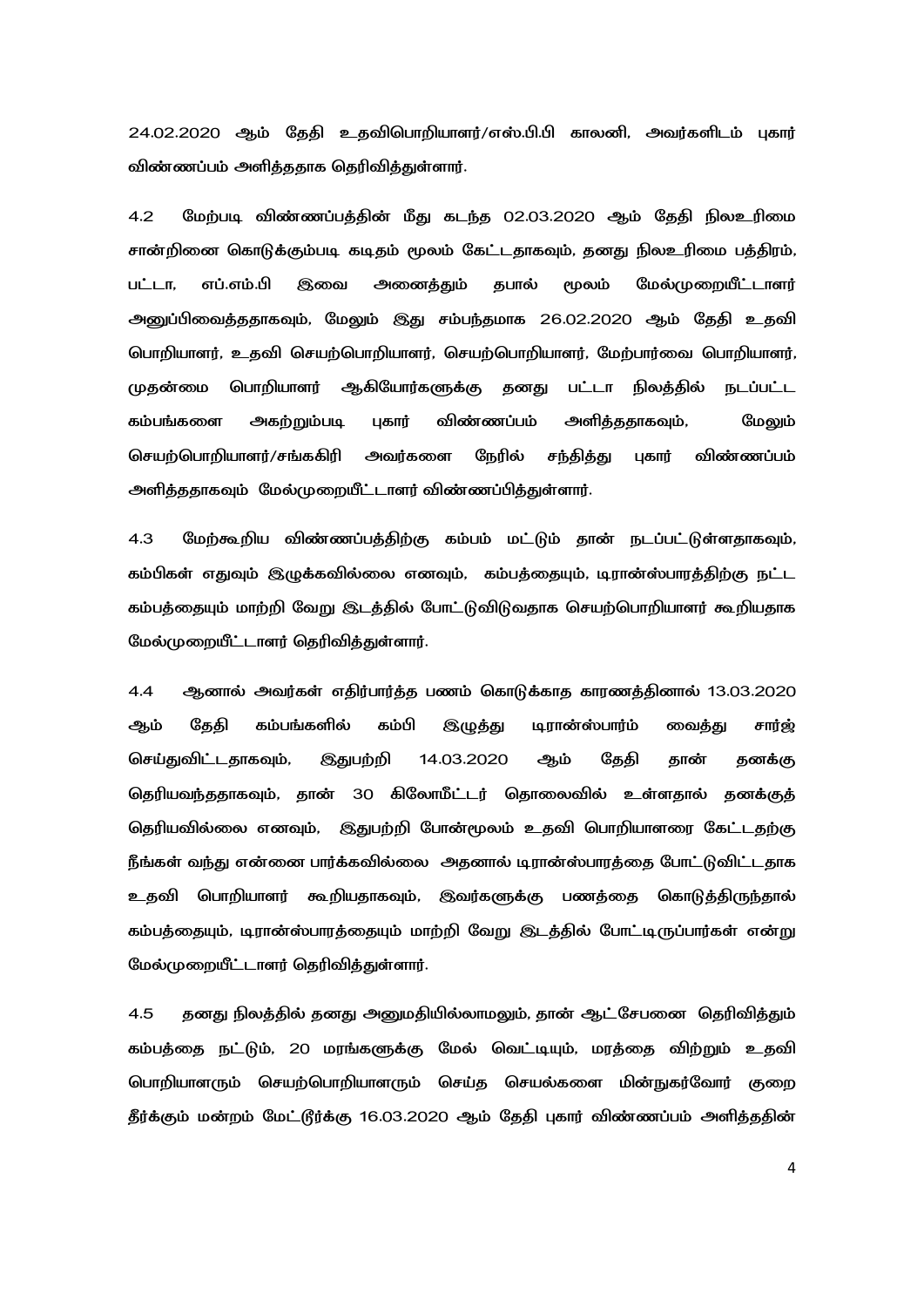பேரில் தன்னை 16.06.2020, 25.08.2020, 10.09.2020 மற்றும் 28.10.2020 ஆகிய தேதிகளில் விசாரணைக்கு நேரில் வரும்படி அழைத்ததாகவும், தான் மேற்படி தேதிகளில் நேரில் ஆஜராகி தனது விளக்கத்தை வாய்மொழி மூலம் மற்றும் கடிதம் மூலம் தெரிவித்ததாகவும் மேல்முறையீட்டாளர் தெரிவித்துள்ளார்.

4.6 ஆனால் மேட்டூர் அலுவலகத்தில் பல மணி நேரம் காத்திருக்க வைத்து முறையான விசாரணை செய்யவில்லை எனவும், 28.10.2020 ஆம் தேதிக்கு பின்னர் இதுவரை தனக்கு எந்த பதிலும் தரவில்லை எனவும், தான் புகார் செய்து 16 மாதங்கள் சென்றுவிட்டதாகவும், ஆகவே தனது நிலத்தில் போடப்பட்ட டிரான்ஸ்பார்மர் மற்றும் கம்பங்களையும் அப்புறப்படுத்தி கொடுக்குமாறு மேல்முறையீட்டாளர் தெரிவித்துள்ளார்.

4.7 கனது அனுமதியில்லாமல் தனது விவசாய நிலத்தில் 20க்கும் மேற்பட்ட மரங்களை ஜேசிபி இயந்திரத்தின் மூலம் வேருடன் பிடுங்கியும், வெட்டியும், மரங்களை விலைக்கு விற்றும் கம்பங்களை போட்டு டிரான்ஸ்பார்ம் நிறுவியதை அப்புறப்படுத்தி கொடுக்கும்படியும், தனது மன உளைச்சலுக்கும், தனது நிலத்தில் மரங்களை வெட்டி விற்றதற்கும் நஷ்ட ஈடாக ரூ2,50,000/– வழங்குமாறு மேல்முறையீட்டாளர் தெரிவித்துள்ளார்.

### <u>5.0 எதிர்மனுதாரரின் வாதங்கள்:</u>

5.1 திரு.T.மாரப்பன், த/பெ. திருமலைக்கவுண்டர் அவர்கள் தனது விவசாய நிலத்தில் அனுமதி இல்லாமல் மாதங்களை வெட்டி வேரோடு பிடுங்கி மின் கம்பங்கள் நடப்பட்டுள்ளதை அகற்றிக் கொடுக்குமாறு அளிக்கப்பட்ட புகாரின் பேரில் இடத்தை ஆய்வு செய்யப்பட்டதில் மின் வாரியத்தின் மூலம் அமைக்கப்பட்டுள்ள மின் கம்பம் மற்றும் மின் மாற்றி புகார் மனுதாரருக்கு சொந்தமான இடத்தில் அமைக்கப்பட்டுள்ளதா அல்லது பஞ்சாயத்திற்கு சொந்தமான இடத்தில் அமைந்துள்ளதா என்பதை நில அளவையர் கொண்டு நில அளவீடு செய்து அறிக்கை அளித்திட வட்டாட்சியர், திருச்செங்கோடு, திருச்செங்கோடு வட்டம், நாமக்கல் மாவட்டம் அவர்களிடம் கேட்டுக்கொண்டப்பட்டதாக எதிர்மனுதாரர் தெரிவித்துள்ளார்.

5.2 வட்டாட்சியர், திருச்செங்கோடு, திருச்செங்கோடு வட்டம், நாமக்கல் மாவட்டம் அவர்களிடத்திலிருந்து அறிக்கை கிடைக்க காலதாமதம் ஏற்படுவதால் மாவட்ட வருவாய் அலுவலர்/நாமக்கல் வட்டம்/ நாமக்கல் அவர்களிடம் கேட்டுக் கொண்டதை

5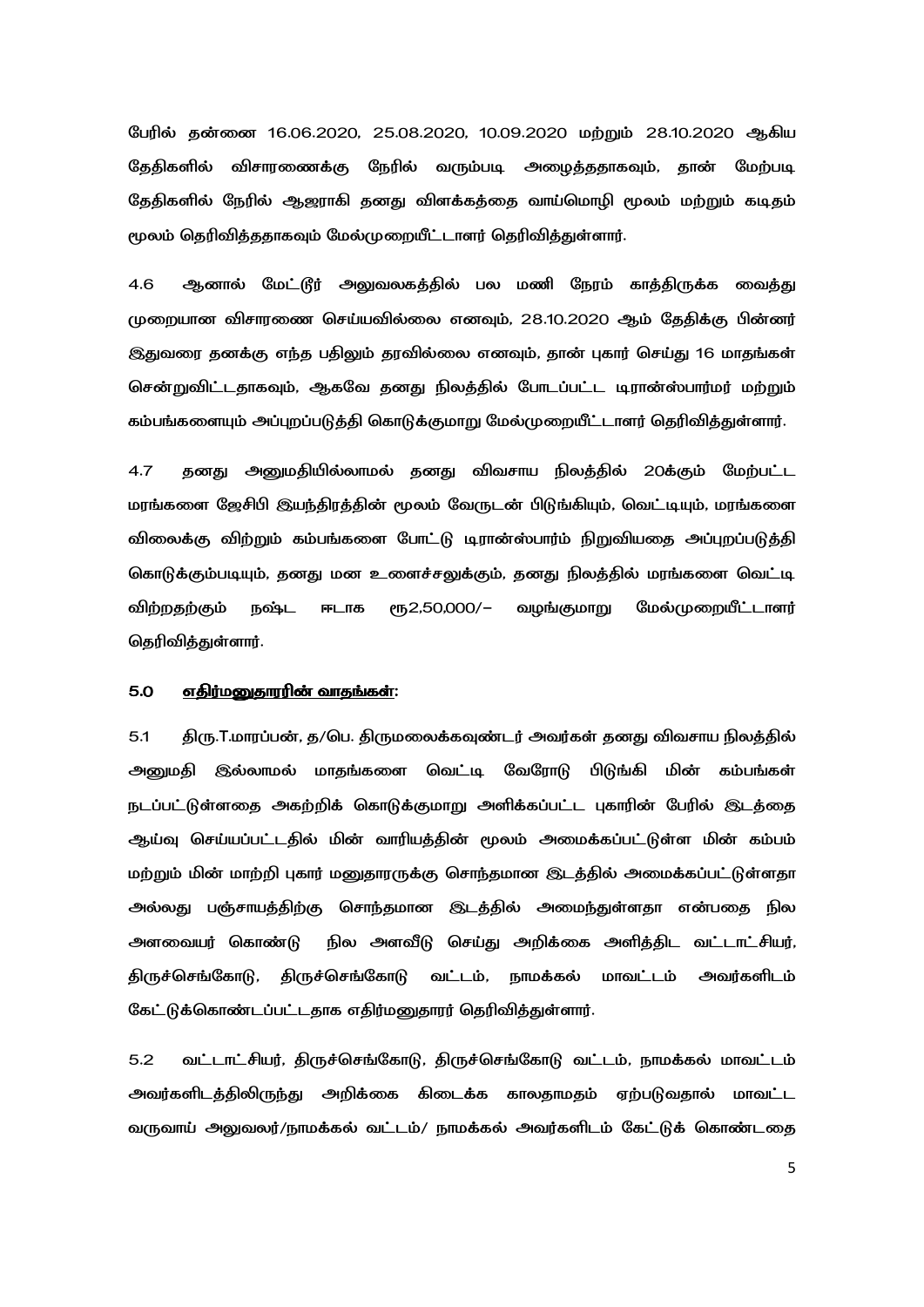தொடர்ந்து வட்டாட்சியர், திருச்செங்கோடு, திருச்செங்கோடு வட்டம், நாமக்கல் மாவட்டம் அவர்கள் விசாரணை மற்றும் புலத்தணிக்கை செய்து அளிக்கப்பட்ட அறிக்கையாகெனில் "திருச்செங்கோடு வட்டம். கோக்கவாடி மொரிக் (பரமசிவகவுண்டம்பாளையம் பகுதி) மின்மாற்றி மின்கம்பங்கள் சர்வே எண் 44/3 ல் அரசு புறம்போக்கு இட்டேரி தடமானது 8 மீட்டர் அகலத்தில் தொடங்கி 58 மீட்டர் நீளமாகவும், சர்வே எண் 47–இல் 9.4 மீட்டர் அகலத்திலும் முடிவடைவதாகவும் மின்மாற்றி மின்கம்பமானது அருகில் சர்வே எண் 44/3-இல் உள்ள பரமசிவகவுண்டம்பாளையம் குடித்தொுவுக்கு செல்லும் இட்டேரி தடத்தின் கிழக்கு பகுதியில் ஓரமாக அமைந்துள்ளது" என்று அறிக்கை அளித்துள்ளதாக எதிர்மனுதாரர் கெரிவிக்குள்ளார்.

எனவே மேற்கண்ட புகார் மனுதாரர் தனது விவசாய நிலத்தில் 20 மரங்களை  $5.3$ வேரோடு வெட்டி விட்டதாகவும், தனது நிலத்தில் மின்மாற்றி அமைத்துள்ளதாக தெரிவித்துள்ளது அனைத்தும் உண்மைக்கு புறம்பானவை என தெரிவித்துக்கொண்டு மேற்கண்ட புகார் மனு ஏற்று கொள்ளும்படியாக இல்லை என்று எதிர்மனுதாரர் கெரிவிக்குள்ளார்.

### 6.0 மின் குறைதீர்ப்பாளரின் தீர்வு:

6.1 இருதரப்பு வாதங்கள் மற்றும் சமர்ப்பிக்கப்பட்ட ஆவணங்கள் ஆகியவற்றை ஆராய்ந்து கீழ்க்கண்டவாறு தீர்வு செய்யப்படுகிறது.

மேல்முறையீட்டாளர் திருச்செங்கோடு வட்டம், தோக்கவாடி கிராமம், சர்வே எண்  $6.2$ 45/1–இல் தனக்கு சொந்தமான நிலத்தில் தனது அனுமதி இல்லாமல் மரங்களை வெட்டி மின் கம்பங்கள் அமைக்கதாகவும், கனது பட்டா நிலக்கில் நடப்பட்ட கம்பங்களை அகற்றும்படி புகார் விண்ணப்பம் அளித்ததாகவும், ஆட்சேபனை கொிவிக்கம் மின்மாற்றி செயல்பாட்டுக்கு வந்துவிட்டதாகவம் அமைக்கு தெரிவித்துள்ளார். மேலும் தனது நிலத்தில் தனது அனுமதியில்லாமல் அமைத்துள்ள மின்கம்பங்கள் மற்றும் மின்மாற்றியை அப்புறப்படுத்தி வேறு இடத்தில் அமைக்குமாறும், மரங்களை வெட்டி எதிர்மனுதாரர்கள் விற்றுவிட்டதாலும் தனக்கு நிகழ்ந்துள்ள மன உளைச்சலுக்கும் நஷ்ட ஈடாக ரூ.2,50,000/– வழங்குமாறு மேல்முறையீட்டாளர் கோருகிறார்.

6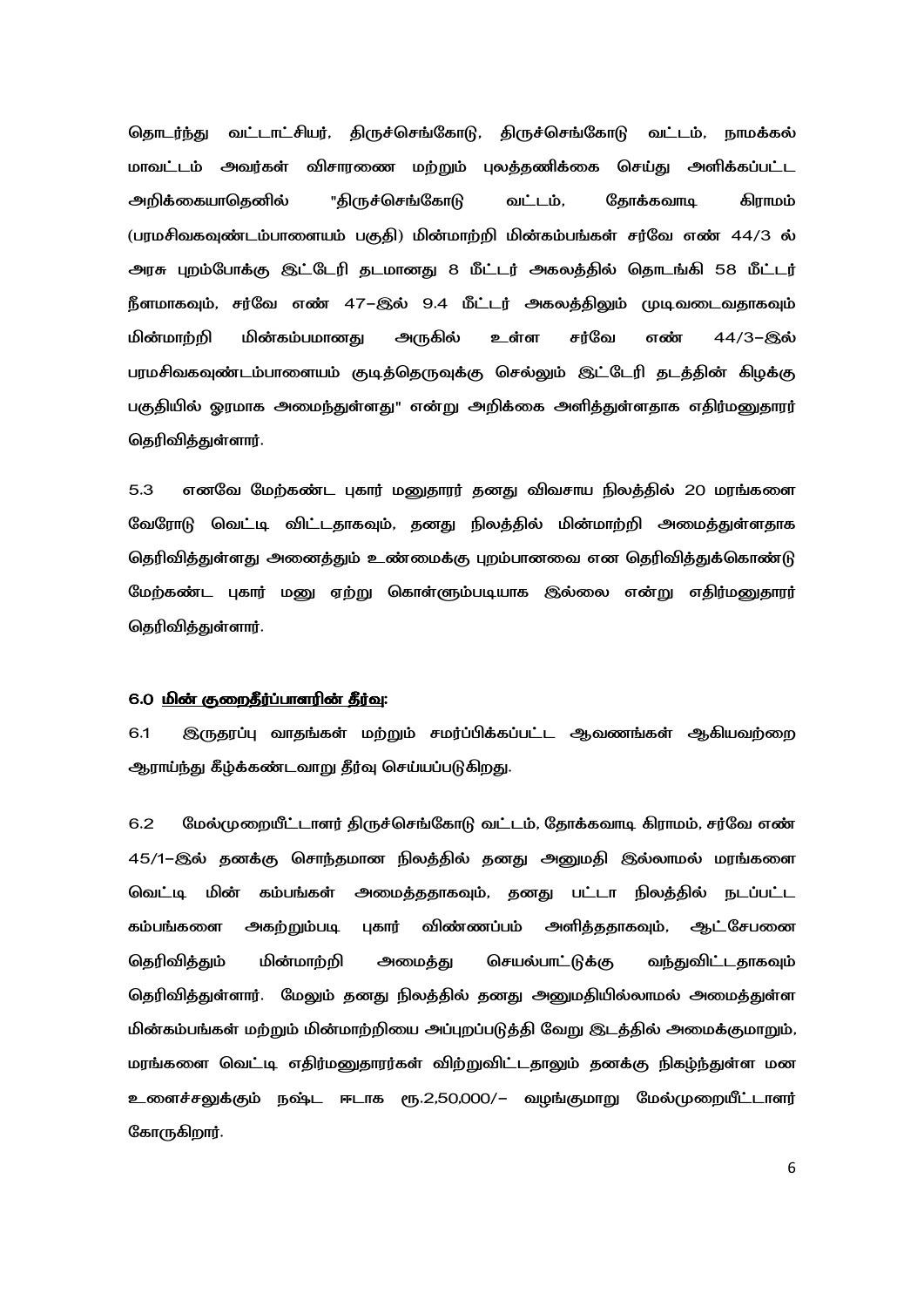மின்கம்பங்கள் மற்றும் மின்மாற்றி மேல்முறையீட்டாளருக்கு சொந்தமான  $6.3$ இடத்தில் அமைக்கப்பட்டுள்ளதா அல்லது பஞ்சாயத்திற்கு சொந்தமான இடத்தில் அமைந்துள்ளதா என்பதை நில அளவையாளர் கொண்டு அளவீடு செய்து அறிக்கை **திருச்செங்கோடு** அளிக்கிட வட்டாட்சியர், வட்டம் அவர்கள் கேட்டுக் கொள்ளப்பட்டதாகவும், வட்டாட்சியர் விசாரணை மற்றும் புலத்தணிக்கை செய்து அளிக்கப்பட்ட அறிக்கையில் திருச்சொங்கோடு வட்டம், தோக்கவாடி கிராமம் மின்மாற்றி, மின்கம்பங்கள் சர்வே எண் 44/3–இல் அரசு புறம்போக்கு இட்டேரி தடமானது 8 மீட்டர் அகலத்தில் தொடங்கி 58 மீட்டர் நீளமாகவும், சர்வே எண் 47–இல் 9.4 மீட்டர் அகலத்திலும் முடிவடைவதாகவும், மின்மாற்றி மின்கம்பமானது அருகில் உள்ள சர்வே எண் 44/3–இல் பரமசிவ கவுண்டம்பாளையம் குடித்தெருவுக்கு செல்லும் இட்டேரி தடத்தின் கிழக்கு பகுதியில் ஓரமாக அமைந்துள்ளதென தெரிவித்துள்ளார் என எதிர்மனுதாரர் தெரிவித்துள்ளார்.

மேல்முறையீட்டாளர் மின்கம்பங்கள் மற்றும் மின்மாற்றி தன்னுடைய பட்டா 6.4 நிலத்தில் அமைக்கப்பட்டுள்ளதெனவும், மரங்களை வெட்டி விற்றுவிட்டதற்கு நஷ்ட ஈடும் கோருகிறார். மேல்முறையீட்டாளர் சமர்ப்பித்துள்ள FMB வரைபடத்தில் தன்னுடைய பட்டா நிலத்தில் மின்கம்பங்கள் மற்றும் மின் மாற்றி **அமைக்கப்பட்டுள்ளகாக** ஏதும் குறிப்பிடப்படவில்லை. மாறாக எதிர்மனுதாரர் சமர்ப்பித்துள்ள திருச்செங்கோடு வட்டாட்சியர் அளித்துள்ள 06.10.2021 நாளிட்ட மின்மாற்றி கடிதத்தில் மின்கம்பங்கள் மற்றும் சர்வே எண் 44/3-இல் பரமசிவகவுண்டம்பாளையம் குடித்தொுவுக்கு செல்லும் இட்டேரி தடத்தின் கிழக்கு பகுதியில் ஓரமாக அமைந்துள்ளது என தெரிவிக்கப்பட்டுள்ளது. எனவே மேற்படி மின்கம்பங்கள் மற்றும் மின்மாற்றி மேல்முறையீட்டாளரின் நிலத்தில் பட்டா அமைக்கப்படவில்லையென அறியமுடிகிறது.

6.5 இவ்வழக்கு சம்பந்தமாக மின்கம்பம், மின்பாதை மற்றும் மின்மாற்றி போன்ற மின்தளவாடங்களை அமைக்கும் பணிகளை செய்வதற்கு மின் உற்பத்தி மற்றும் மின் பகிர்மான கழகத்திற்குள்ள அதிகார விதிமுறைகளை ஆராய விரும்புகிறேன்.

 $\overline{7}$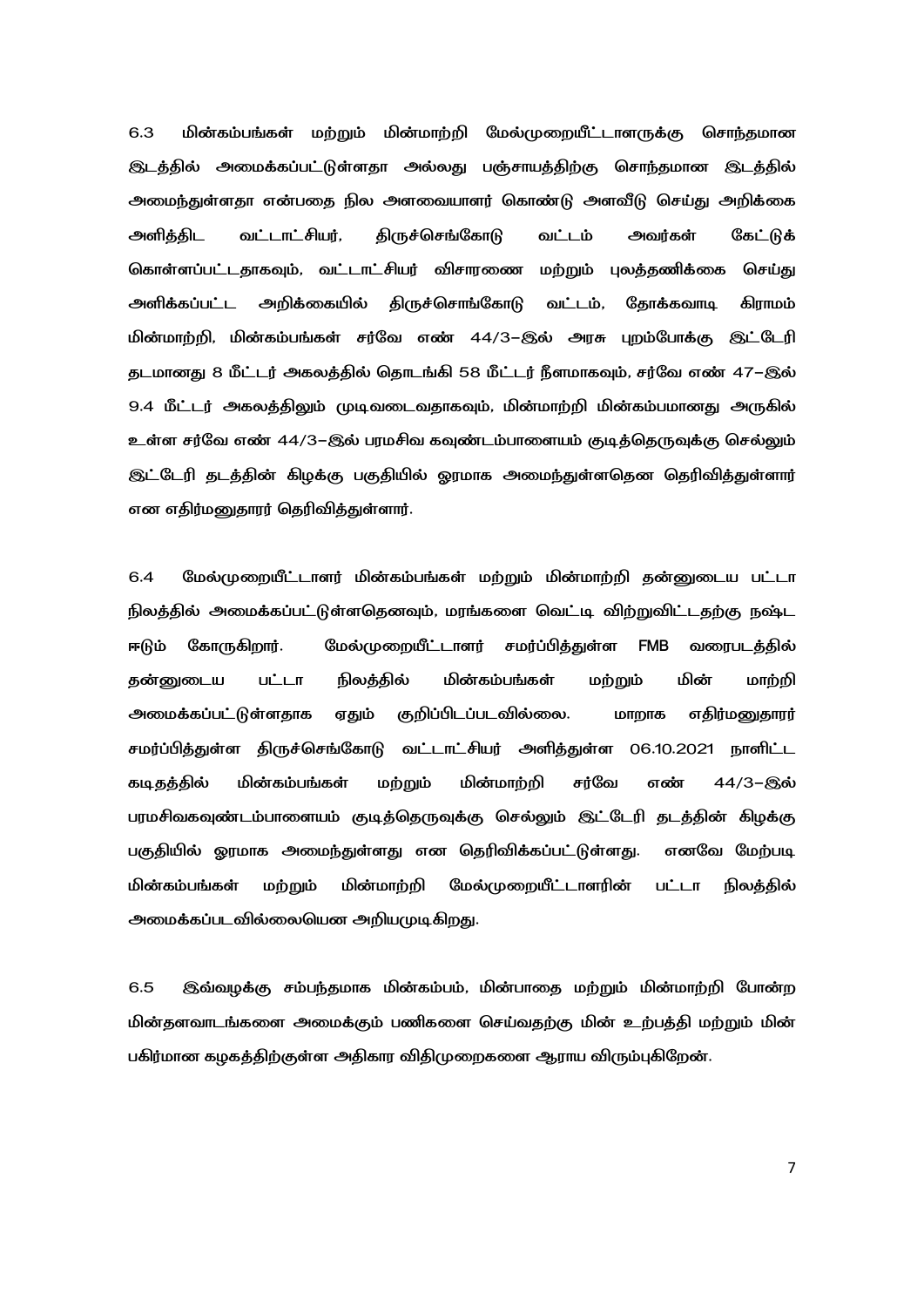6.6 மின்சார சட்டம் 2003, பிரிவு 164–இன்படி தந்தி தொலை தொடர்பு சட்டம் 1885– இல் கூறப்பட்டுள்ள அனைத்து அதிகாரங்களையும் மேற்கொண்டு மின்கம்பங்கள்  $\mathbf u$ m. The  $\mathbf u$ மின்பாதை அமைப்பதற்கு தமிழ்நாடு மின்உற்பத்தி மற்றும் பகிர்மான கழகத்திற்கு அனுமதி வழங்கி தமிழ்நாடு அரசாங்கம் G.O.(Ms)No. 16 Energy (C3) Department, dated 23.02.2012–இல் ஆணை பிறப்பித்துள்ளது. எனவே, நான் இதுசம்பந்தமான விதிமுறைகளை அறிந்துகொள்ள இந்திய தொலைத்தொடர்பு சட்டம் 1885-ன் பிரிவு 10, 11, 16 மற்றும் 17 ஆகியவைகளை ஆராய விரும்புகிறேன். சட்டத்தின் சம்பந்தப்பட்ட பத்திகள் கீழே கொடுக்கப்பட்டுள்ளன.

### *"Part III*

### *Power to Place Telegraph Lines and Posts*

## *10. Power for telegraph authority to place and maintain telegraph lines and posts:-*

*The telegraph authority may, from time to time, place and maintain a telegraph line under, over, along, or across, and posts in or upon any immovable property:* 

*Provided that:-* 

- *1. The telegraph authority shall not exercise the powers conferred by this section except for the purposes of a telegraph established or maintained by the [Central Government], or to be so established or maintained.*
- *2. The [Central Government] shall not acquire any right other than that of user only in the property under, over, along, across in or upon which the telegraph authority places any telegraph line or post; and*
- *3. Except as hereinafter provided, the telegraph authority shall not exercise those powers in respect of any property vested in or under the control or management of any local authority, without the permission of that authority; and*
- *4. In the exercise of the powers conferred by this section, the telegraph authority shall do as little damage as possible, and, when it has exercised those powers in respect of any property other than that referred to in clause (c), shall pay full compensation to all persons interested for any damage sustained by them by reason of the exercise of those powers.*

*11. Power to enter on property in order to repair or remove telegraph lines or posts*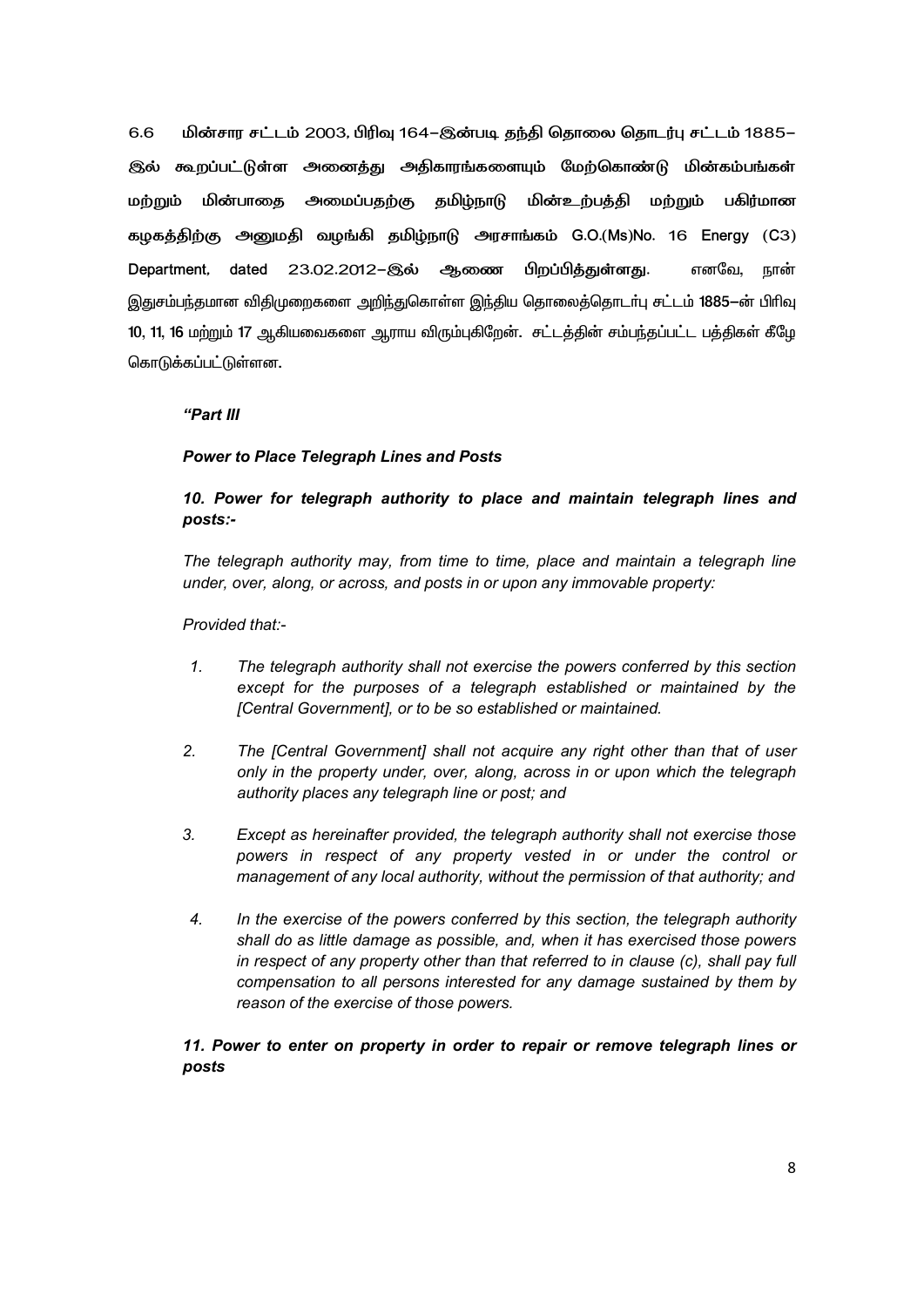*The telegraph authority may, at any time, for the purpose of examining, repairing, altering or removing any telegraph line or post, enter on the property under, over, along, across, in or upon which the line or post has been placed.* 

*\*\*\*\*\** 

### *Provisions applicable to other property*

## *16. Exercise of powers conferred by section 10, and disputes as to compensation, in case of property other than that of a local authority*

*1. If the exercise of the powers mentioned in section 10 in respect of property referred to in clause (d) of that section is resisted or obstructed, the District Magistrate may, in his discretion, order that the telegraph authority shall be permitted to exercise them.* 

*2. If, after the making of an order under sub section (1), any person resists the exercise of those powers, or, having control over the property, does not give all facilities for this being exercised, he shall be deemed to have committed an offence under section 188 of the Indian Penal Code (45 of 1860).* 

*3. If any dispute arises concerning the sufficiency of the compensation to be paid under section 10, clause (d), it shall, on application for that purpose by either of the disputing parties to the District Judge within whose jurisdiction the property is situate, be determined by him.* 

*4. If any dispute arises as to the persons entitled to receive compensation, or as to the proportions in which the persons interested are entitled to share in it, the telegraph authority may pay into the Court of the District Judge such amount as he deems sufficient or, where all the disputing parties have in writing admitted the amount tendered to be sufficient or the amount has been determined under sub-section (3), that amount; and the District Judge, after giving notice to the parties and hearing such of them as desire to be heard, shall determine the persons entitled to receive the compensation or, as the case may be, the proportions in which the persons interested are entitled to share in it.* 

*5. Every determination of a dispute by a District Judge under sub-section (3) or subsection (4) shall be final:* 

*Provided that nothing in this sub-section shall affect the right of any person to recover by suit the whole or any part of any compensation paid by the telegraph authority, from the person who has received the same.* 

## *17. Removal or alteration of telegraph line or post on property other than that of a local authority*

*Provided that, if compensation has been paid under section 10, clause (d) he shall, when making the requisition, tender to the telegraph authority the amount requisite to defray the expense of the removal or alteration, or half of the amount paid as compensation, whichever may be the smallersum.*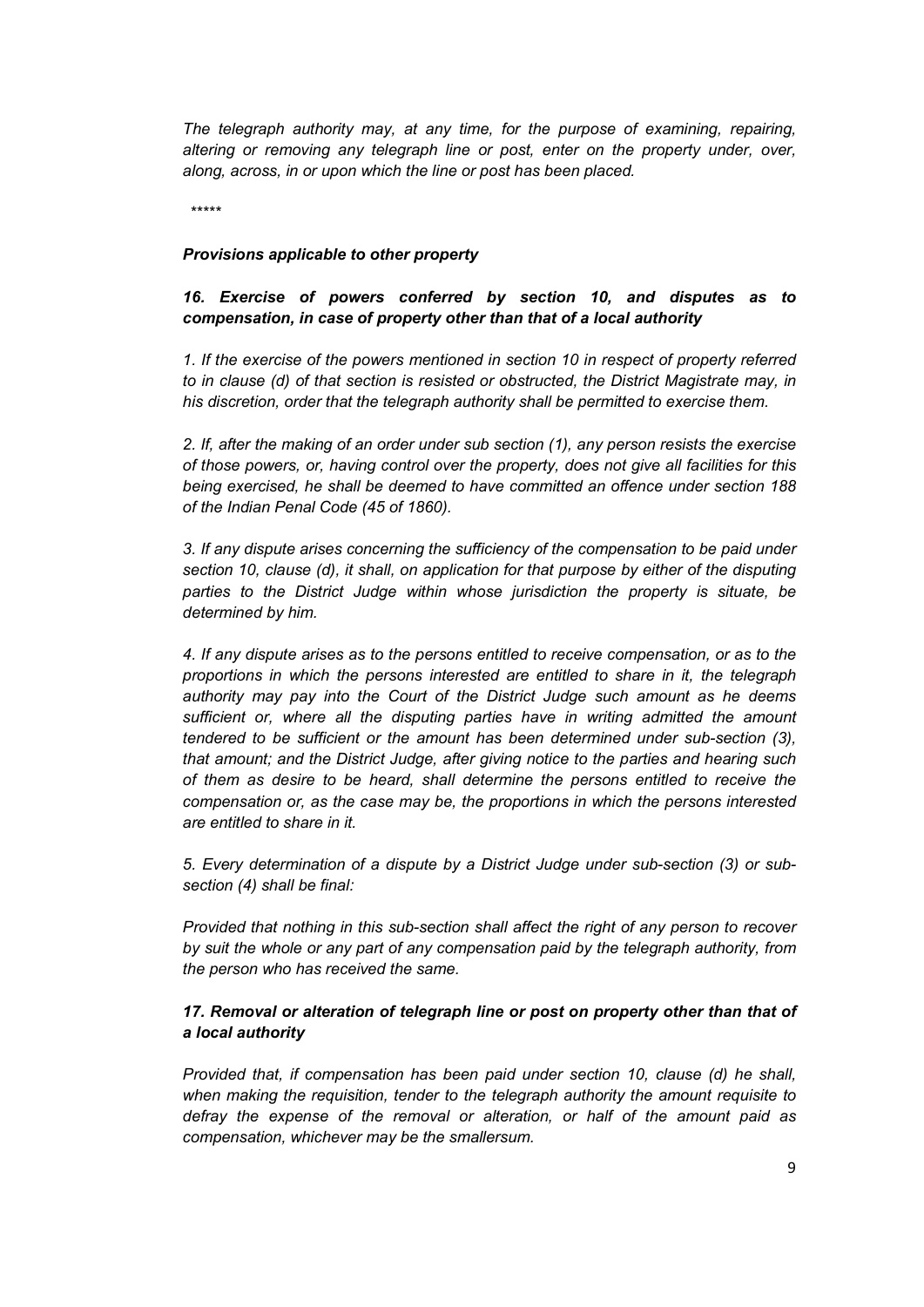1. When, under the foregoing provisions of this Act, a telegraph line or post has been placed by the telegraph authority under, over, along, across, in or upon any property. not being property vested in or under the control or management of a local authority. and any person entitled to do so desires to deal with that property in such a manner as to render it necessary or convenient that the telegraph line or post should be removed to another part thereof or to a higher or lower level or altered in form, he may require the telegraph authority to remove or alter the line or post accordingly:

2. If the telegraph authority omits to comply with the requisition, the person making it may apply to the District Magistrate within whose jurisdiction the property is situated to order the removal or alteration.

3. A District Magistrate receiving an application under sub-section (2) may, in his discretion reject the same or make an order, absolutely or subject to conditions, for the removal of the telegraph line post to any other part of the property or to higher or lower level or for the alteration of its form; and the order so made shall be final."

6.7 மேற்கண்டுள்ள இந்திய தொலைத்தொடர்பு சட்டம் 1885—ன் பிரிவு 10—ன்படி மின்கம்பமோ அல்லது மின்பாதையையோ எந்த ஒரு நிலத்திலும் அமைப்பதற்கு அதிகாரம் கொடுக்கப்பட்டுள்ளது. அதே சமயம் பிரிவு 10(4) —ன்படி ஒரு நபருக்கு சொந்தமான நிலத்தில் மின்கம்பமோ அல்லது மின்பாதையையோ அமைக்கப்படவேண்டிய நேர்வில் இந்திய தொலைத்தொடர்பு சட்டத்தின்படி நிலவுடமையாளருக்கு முழு நஷ்டஈடு தரப்பட வேண்டும் என அறிவுறத்தப்பட்டுள்ளது.

6.8 இந்திய தொலைத்தொடா்பு சட்டம் பிரிவு 16—ன்படி மின்கம்பமோ அல்லது மின்பாதையையோ எந்த ஒரு நிலத்திலும் அமைப்பதில் ஏற்படும் இடா்பாடுகளை களைவதற்கும் அல்லது அவ்வாறு அமைப்பதன் மூலம் நிலவுடைமையாளருக்கு தரப்பட வேண்டிய நஷ்டஈடு சம்பந்தமான தொகையில் ஏற்படும் பிரச்சினைகளை தீர்ப்பதற்கும் சம்பந்தப்பட்ட நிலம் அமையப்பெற்றுள்ள மாவட்ட நீதிபதிக்கு அதிகாரம் வழங்கப்பட்டுள்ளது. மேலும் பிரிவு 17–ன்படி அவ்வாறு அமைக்கப்பட்ட கம்பம் மற்றும் மின்பாதையை வேறு இடத்திற்கு மாற்றியமைக்க நிலவுடைமையாளர் விரும்பினால் அதுசம்பந்தமாக மாவட்ட நீதிபதிக்கு மனு அளிக்கவேண்டும் என தெரிவிக்கப்பட்டுள்ளது. மேலும், அந்த மனுவின்படி நடவடிக்கை எடுத்து நிலவுடைமையாளா் கோரும் நிவாரணத்தை அளிக்கக்கூடிய அதிகாரம் இந்திய தொலைத்தொடர்பு சட்டம் 1885-ன்படி மாவட்ட நீதிபதிக்கே அளிக்கப்பட்டுள்ளது.

6.9 மேலும், மின் நுகர்வோர் குறைதீர்மன்றம் மற்றும் மின்குறைதீர்ப்பாளருக்கான ஒழுங்குமுறை விதிகளில் உள்ள வழிகாட்டுதல்களின்படியும். மின்சார சட்டத்தில் வகுக்கப்பட்டுள்ள ஒழுங்குமுறை விதிமுறைகளின்படியும்தான் மின்குறைதீா் மன்றம் மற்றும் மின்குறைதீா்ப்பாளா் <u>ஆகியோா்</u> நுகா்வோாின் குறைகளுக்கு தீா்வு காண இயலும். எனவே, தற்பொழுதுள்ள தமிழ்நாடு மின்வழங்கல் விதி 5(6) ன்படி ஏற்கனவே அமைக்கப்பட்ட மின்பாதை மற்றும் மின்கம்பங்களை மாற்றியமைக்க உரிய DCW விண்ணப்பம் மற்றும் அதற்குரிய தொகை செலுத்தினால் மட்டுமே மேல்முறையீட்டாளரின் கோரிக்கை எதிர்மனுதாரரால் **பரிசீலித்து நடவடிக்கையெடுக்கப்படும்** என கீர்வ  $\cdots$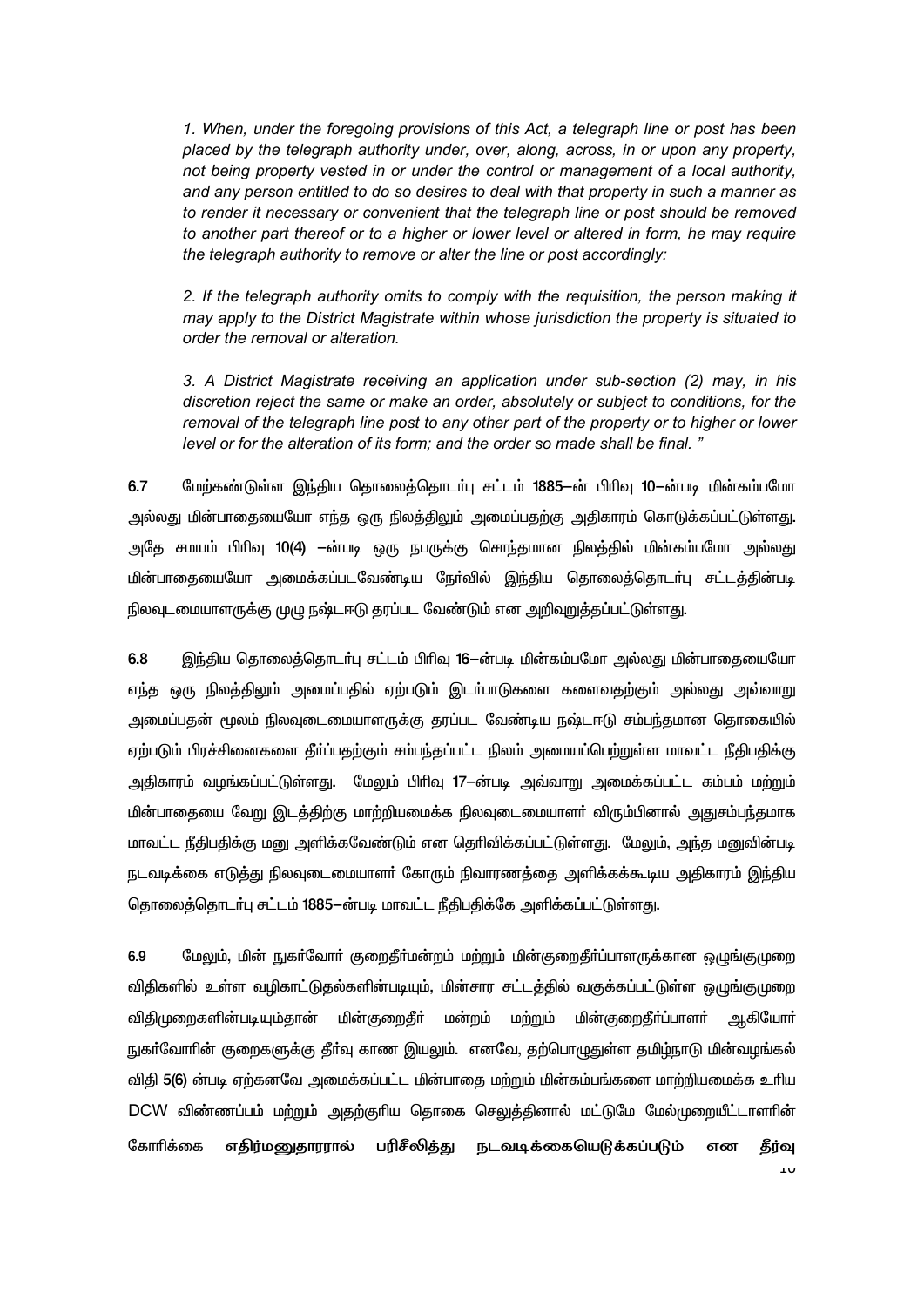செய்கிறேன்.

#### $7.0$ (முடிவுரை:

 $7.1$ 6–இல் உள்ள தீர்வுகளின்படி மின்கம்பங்கள் மின்மாற்றி பக்கி மற்றும் மின்பாதையை எதிர்மனுதாரர் செலவில் இடமாற்றம் செய்யக்கோரும் கோரிக்கை தொடர்பாக முடிவு செய்யும் அதிகாரம் இந்திய தொலைத்தொடர்பு சட்டம் 1885–இன்படி மாவட்ட நீதிபதிக்கு அளிக்கப்பட்டுள்ளது. ஆகவே, இந்திய தொலைத்தொடர்பு சட்டம் பிரிவு 10(4)–இன்படி முழுநஷ்டஈட்டு தொகையை உரிமம்தாரரான எதிர்மனுதாரரிடம் கோரலாம், அல்லது அமைக்கப்பட்டுள்ள மின்கம்பம், மின்பாதை மற்றும் மின்மாற்றியை எதிர்மனுதாரர்கள் மாற்றியமைக்க வேண்டுமென்றால் இந்திய தொலைத்தொடர்பு சட்டம் பிரிவு 17–இன்படி அதற்கென அதிகாரம் வழங்கப்பட்டுள்ள மாவட்ட நீதிபதியிடம் முறையிடலாம். எனவே தற்போதுள்ள தமிழ்நாடு மின்வழங்கல் விதி 5(6)–இன்படி மின்கம்பம், மின்பாதை மற்றும் மின்மாற்றியை மாற்றியமைக்க உரிய DCW விண்ணப்பம் சமர்ப்பித்து அதற்குரிய தொகை செலுத்தினால் மேல்முறையீட்டாளரின் கோரிக்கையை எதிர்மனுதாரர் பரிசீலித்து நடவடிக்கையெடுக்குமாறு தீர்வு செய்கிறேன்.

 $7.2$ மேற்கண்ட தீர்வுடன் மேல்முறையீட்டாளரின் மனு எண் 65/2021 முடிவுக்கு கொண்டு வரப்படுகிறது. செலவு தொகை இல்லை.

> (செ. தேவராஜன்) <u>மின்குறைதீர்ப்பாளர்</u>

 $\lq$ ்நுகா்வோா் இல்லையேல், நிறுவனம் இல்லை $\lq$ "No Consumer, No Utility"

பெறுநர்:

1. திரு. T.மாரப்பன், த/பெ. திருமலைக்கவுண்டர், 195, கொல்லப்பட்டி, அனிமுர் அஞ்சல், திருச்செங்கோடு – 637 214, நாமக்கல் மாவட்டம்.

2. உதவி மின் பொறியாளர்/SPB காலணி, மேட்டூர் மின்பகிமான வட்டம், தமிழ்நாடு மின் உற்பத்தி மற்றும் பகிர்மான கழகம், 110 KV துணை மின் நிலையம், பள்ளிப்பாளையம் வளாகம், SPB காலணி (அஞ்சல்), ஈரோடு – 638 010.